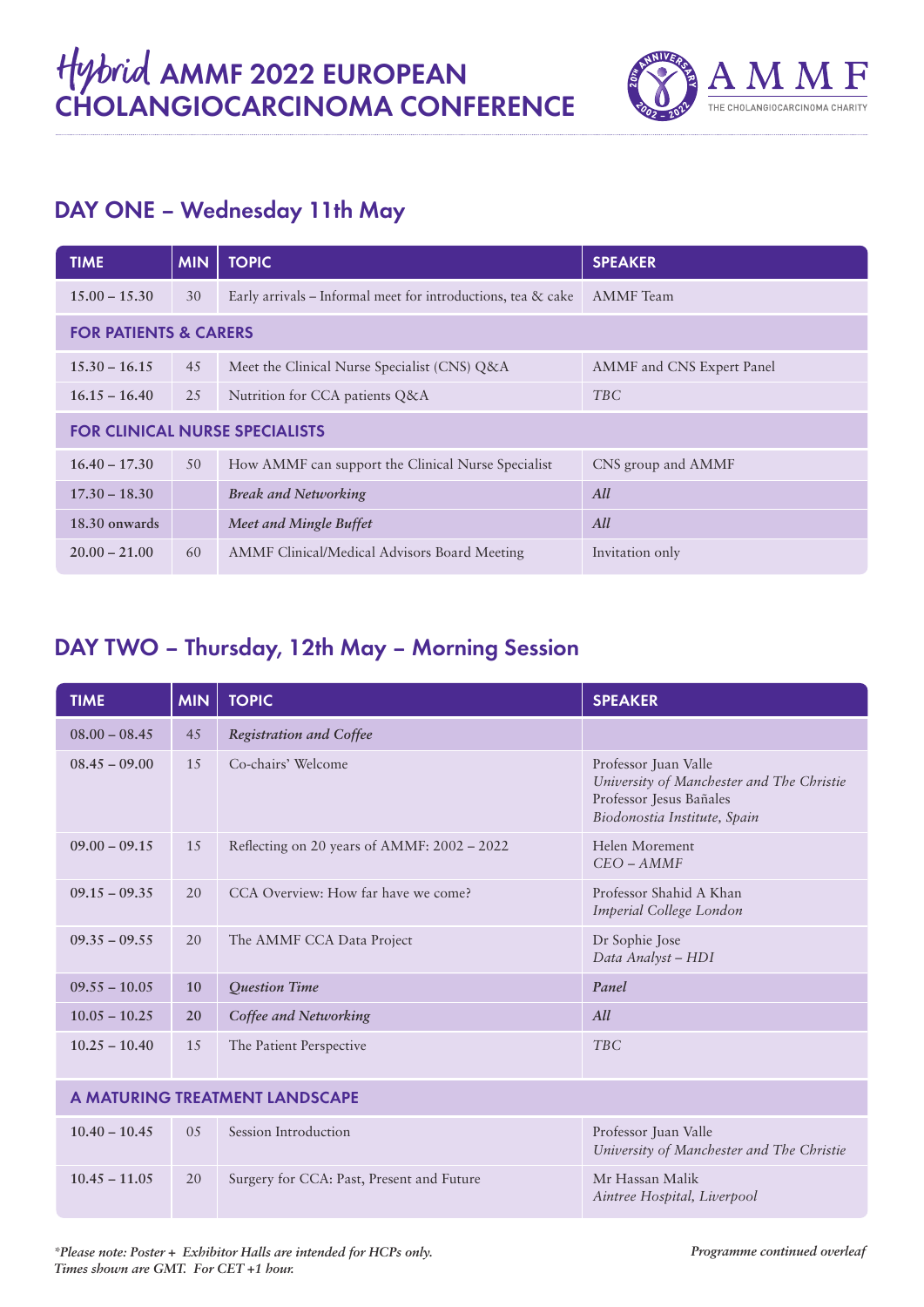

#### DAY TWO – Thursday, 12th May – Morning Session *(continued)*

| <b>TIME</b>     | <b>MIN</b> | <b>TOPIC</b>                                          | <b>SPEAKER</b>                                          |
|-----------------|------------|-------------------------------------------------------|---------------------------------------------------------|
| $11.05 - 11.25$ | 20         | Transplantation for CCA: Where we are now             | Mr Raj Prasad<br>Leeds Teaching Hospitals               |
| $11.25 - 11.45$ | 20         | Radiotherapy: Does it have a place in CCA?            | Professor Maria Hawkins<br>University College London    |
| $11.45 - 12.05$ | 20         | The ABC Trials: What have they taught us?             | Professor John Bridgewater<br>University College London |
| $12.05 - 12.20$ | 15         | <b>Ouestion Time</b>                                  | Panel                                                   |
| $12.20 - 12.35$ | 15         | 20 years of AMMF: Awards of Recognition and Gratitude | <b>AMMF</b> Trustees                                    |
| $12.35 - 13.45$ | 70         | <b>Lunch and Networking</b>                           | All                                                     |
| $12.35 - 13.45$ | 70         | <b>Industry Meetings</b>                              |                                                         |

## DAY TWO – Thursday, 12th May – Afternoon Session

| <b>TIME</b>                                | <b>MIN</b> | <b>TOPIC</b>                                                           | <b>SPEAKER</b>                                                                                  |  |
|--------------------------------------------|------------|------------------------------------------------------------------------|-------------------------------------------------------------------------------------------------|--|
| A MATURING TREATMENT LANDSCAPE (continued) |            |                                                                        |                                                                                                 |  |
| $13.45 - 14.05$                            | 20         | <b>Endoscopy and Stenting</b>                                          | Dr Christopher Wadsworth<br>Imperial College London                                             |  |
| $14.05 - 14.25$                            | 20         | Pathology: CCA under the microscope                                    | Professor Robert Goldin<br>Imperial College London                                              |  |
| $14.25 - 14.40$                            | 15         | <b>Question Time</b>                                                   | Panel                                                                                           |  |
| $14.40 - 14.55$                            | 1.5        | The Patient Perspective                                                | <b>TBC</b>                                                                                      |  |
| <b>INTERNATIONAL ASPECTS OF CCA PART 1</b> |            |                                                                        |                                                                                                 |  |
| $14.55 - 15.05$                            | 10         | Session Introduction                                                   | Professor Jesus Bañales<br>Biodonostia Institute, Spain                                         |  |
| $15.05 - 15.25$                            | 20         | The work of ENS-CCA, and the<br>EURO-CHOLANGIO-NET COST Action Project | Professor Vincenzo Cardinale<br>Sapienza University, Rome                                       |  |
| $15.25 - 15.45$                            | 20         | The view from France                                                   | Dr David Malka<br>Département de Médecine Oncologique,<br>Gustave Roussy                        |  |
| $15.45 - 16.05$                            | 20         | The view from The Netherlands                                          | Dr Heinz-Josef Klümpen<br>Amsterdam Medical Center, University<br>of Amsterdam, The Netherlands |  |
| $16.05 - 16.20$                            | 15         | <b>Ouestion Time</b>                                                   | Panel                                                                                           |  |
| $16.20 - 16.35$                            | 15         | Tea and Networking                                                     | All                                                                                             |  |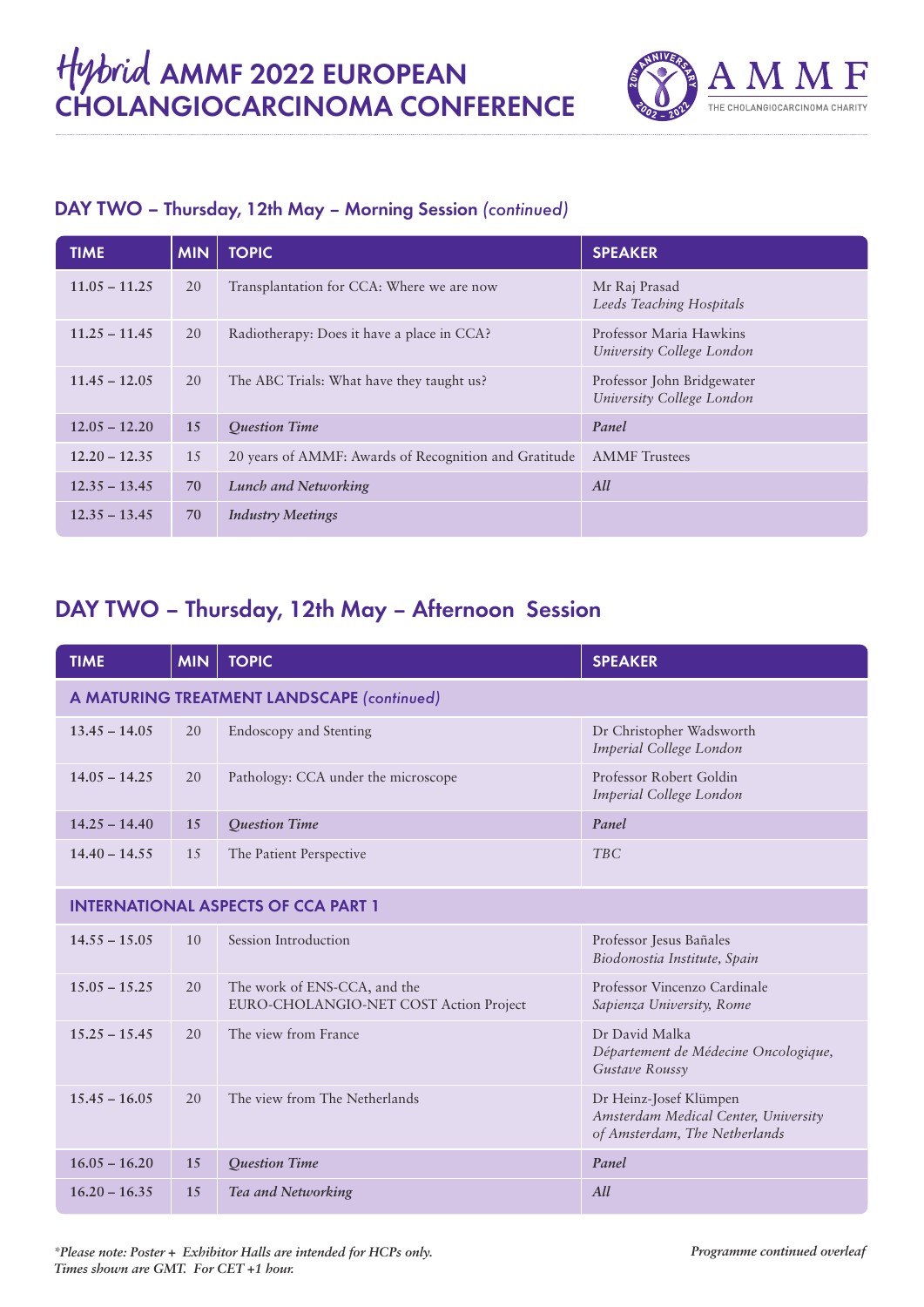

#### DAY TWO – Thursday, 12th May – Afternoon Session *(continued)*

| <b>TIME</b>                                | <b>MIN</b> | <b>TOPIC</b>                                                                | <b>SPEAKER</b>                                                                                                               |  |
|--------------------------------------------|------------|-----------------------------------------------------------------------------|------------------------------------------------------------------------------------------------------------------------------|--|
| <b>INTERNATIONAL ASPECTS OF CCA PART 2</b> |            |                                                                             |                                                                                                                              |  |
| $16.35 - 16.45$                            | 10         | Session Introduction                                                        | Helen Morement<br>$CEO - AMMF$                                                                                               |  |
| $16.45 - 17.05$                            | 20         | The Professor Puangrat Yongvanit Memorial Lecture                           | Professor Ross Andrews<br>Imperial College London,<br>Khon Kaen University, Thailand                                         |  |
| $17.05 - 17.25$                            | 20         | The view from South East Asia                                               | Professor Narong Khuntikeo<br>Khon Kaen University, Thailand                                                                 |  |
| $17.25 - 17.45$                            | 20         | Review of Molecular Genetics of Intrahepatic<br>Cholangiocarcinoma in China | Dr Shijie Cai<br>University of Oxford                                                                                        |  |
| $17.45 - 18.00$                            | 15         | Question Time                                                               | Panel                                                                                                                        |  |
| $18.00 - 18.10$                            | 10         | Co-chairs' Closing remarks                                                  | Professor Juan Valle<br>University of Manchester and The Christie<br>Professor Jesus Bañales<br>Biodonostia Institute, Spain |  |
| $18.10 - 19.30$                            | 80         | Networking                                                                  | All                                                                                                                          |  |
| $18.30 - 19.15$                            | 45         | Global CCA Alliance                                                         | Invitation only<br>Room TBC                                                                                                  |  |
| $19.30 - 21.30$                            | 120        | <b>Buffet Dinner</b>                                                        | All                                                                                                                          |  |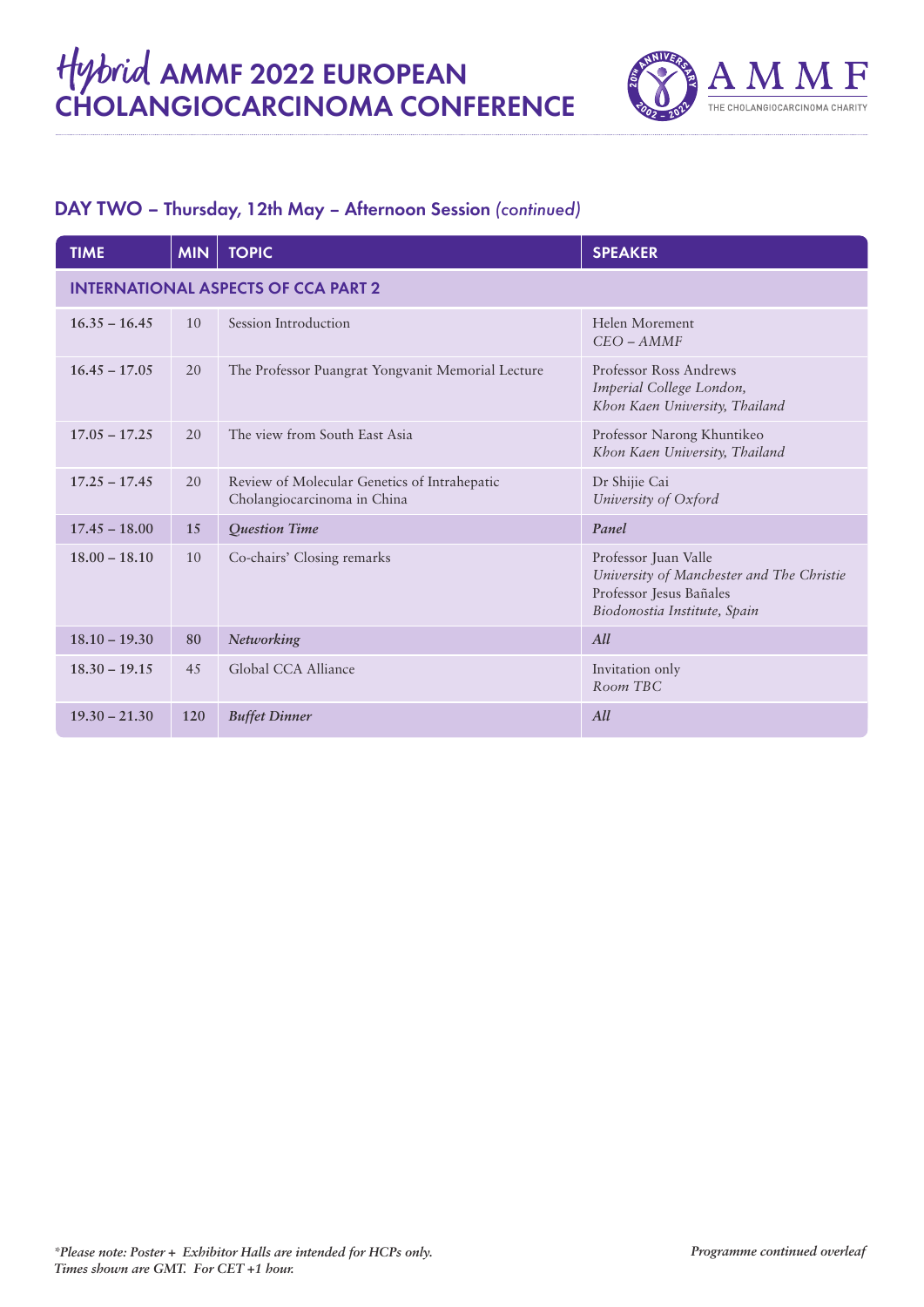

## DAY THREE – Friday, 13th May – Morning Session

| <b>TIME</b>                                                                                          | <b>MIN</b> | <b>TOPIC</b>                                                                                                                                                        | <b>SPEAKER</b>                                                                                                               |
|------------------------------------------------------------------------------------------------------|------------|---------------------------------------------------------------------------------------------------------------------------------------------------------------------|------------------------------------------------------------------------------------------------------------------------------|
| $08.00 - 08.50$                                                                                      | 50         | Cholangiocarcinoma-UK Committee Meeting                                                                                                                             | Invitation only<br>Room TBC                                                                                                  |
| $09.00 - 09.15$                                                                                      | 15         | Co-chairs' Welcome to Day Three                                                                                                                                     | Professor Juan Valle<br>University of Manchester and The Christie<br>Professor Jesus Bañales<br>Biodonostia Institute, Spain |
| <b>SCIENTIFIC PRESENTATIONS:</b><br><b>AMMF Supported Research and Introducing Hubs of Expertise</b> |            |                                                                                                                                                                     |                                                                                                                              |
| $09.15 - 09.20$                                                                                      | 05         | Session Introduction                                                                                                                                                | <b>TBC</b>                                                                                                                   |
| $09.20 - 10.20$                                                                                      | 60<br>(15) | Nottingham-<br>Introduction to the CCA work at Nottingham                                                                                                           | Professor Kevin Gaston<br>University of Nottingham                                                                           |
|                                                                                                      | (15)       | AMMF supported research:<br>"Investigating the role of Interleukin 17 (IL-17) in<br>tumour lymphangiogenesis in CCA"                                                | Dr Isioma Egbuniwe<br>University of Nottingham                                                                               |
|                                                                                                      | (15)       | "Identifying new drug combinations for the inhibition<br>of cholangiocarcinoma cell growth"                                                                         | Professor Sheela Jayaraman<br>University of Nottingham                                                                       |
|                                                                                                      | (15)       | Question Time                                                                                                                                                       | Nottingham Panel                                                                                                             |
| $10.20 - 10.40$                                                                                      | 20         | Coffee and Networking                                                                                                                                               | All                                                                                                                          |
| $10.40 - 11.40$                                                                                      | 60<br>(15) | Liverpool-<br>Introduction to the CCA work at Liverpool:<br>A triumvirate of clinical service development, training<br>and research, defining a centre of expertise | Mr Hassan Malik                                                                                                              |
|                                                                                                      | (15)       | AMMF supported research:<br>"Unravelling intra-tumoural heterogeneity in<br>cholangiocarcinoma through single cell RNA sequencing"                                  | Mr Marc Quinn                                                                                                                |
|                                                                                                      | (15)       | "Developing an ex-vivo tissue model of CCA using<br>precision cut slices of tumour resected at surgery"                                                             | Dr Tim Gilbert                                                                                                               |
|                                                                                                      |            | $(15)$ Question Time                                                                                                                                                | Liverpool Panel                                                                                                              |
| $11.40 - 12.40$                                                                                      | 60<br>(15) | Edinburgh -<br>Introduction to the CCA work at Edinburgh<br>Title TBC                                                                                               | Dr Luke Boulter<br>University of Edinburgh                                                                                   |
|                                                                                                      | (15)       | AMMF supported research:<br>"Understanding the role of seed cells and epithelial<br>co-option in CCA"                                                               | Mollie Wilson<br>University of Edinburgh                                                                                     |
|                                                                                                      | (15)       | "Modelling the earliest moments of CCA formation at<br>the interface of liver damage and genetic mutation."                                                         | Dr Ed Jarman<br>University of Edinburgh                                                                                      |
|                                                                                                      | (15)       | Question Time                                                                                                                                                       | Edinburgh Panel                                                                                                              |
| $12.40 - 13.40$                                                                                      | 60         | <b>Lunch and Networking</b>                                                                                                                                         | All                                                                                                                          |